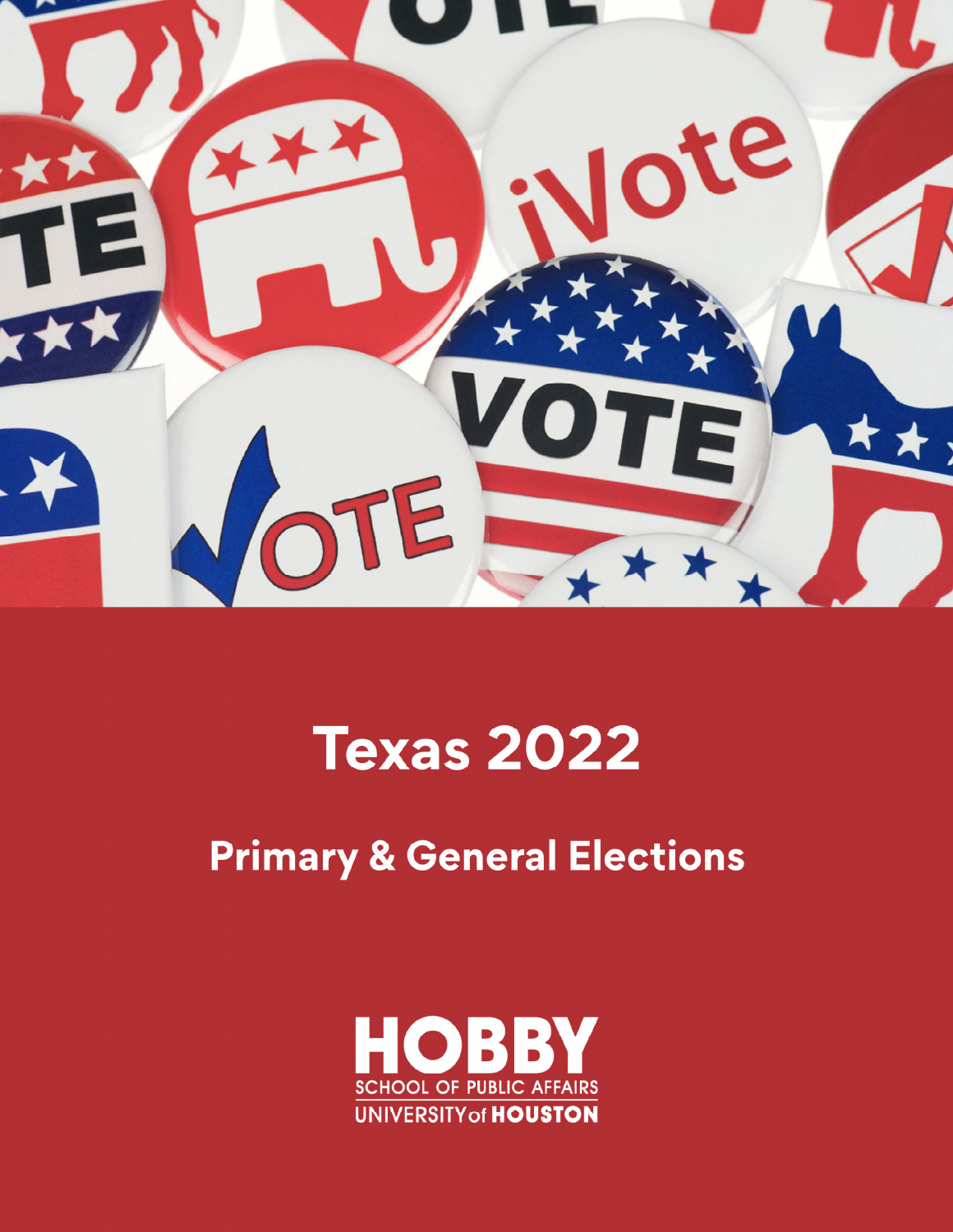### UNIVERSITY of **HOUSTON** HOBBY SCHOOL OF PUBLIC AFFAIRS

#### **Texas Elections & Issues 2022 Vote Intention**

The Hobby School of Public Affairs at the University of Houston conducted an online survey of Texas registered voters to identify their preferences and opinions regarding 2022 primary candidates and policy issues. The survey wasfielded between January 14 and 24, 2022 in English and Spanish, with 1,400 YouGov respondents who are registered to vote in Texas, resulting in a confidence interval of +/‐2.2%. The respondents were matched to a sampling frame on gender, age, race/ethnicity, presidential vote history, and education and are representative of the population of Texas registered voters.

The results of the survey will be presented in a series of reports. Thisreport examines the vote intention of Texans for the 2022 Republican and Democratic primaries and for the 2022 general election (governor).

#### **Survey Population Demographics**

Whites account for 52% of the survey population of registered voters, Latinos 32%, Blacks 12%, and others 4%. Women account for 53% of the population and men for 47%. In regard to generations, 36% of the population belongs to the combined Silent Generation (born between 1928‐1945) and Baby Boomers (1946‐1964) cohort, 26% to Generation X (Gen X) (1965‐1980), and 38% to the combined Millennial (1981‐1996) generation and Generation Z (1997‐2012) cohort. The highest level of educational attainment of the respondents ranges from high school or less (29%), to some college or a two‐year degree (32%) to a four‐year degree or postgraduate degree (39%). Slightly more than two‐fifths of the population identifies as Republican (42%) and as Democrat (42%), with 16% identifying as Independent. In the 2020 presidential election, 46% of the respondents voted for Donald Trump, 41% voted for Joe Biden, 2% voted for other candidates, and 12% did not vote. Among those who cast a ballot in 2020, 52% voted for Trump, 46% for Biden and 2% for other candidates.

#### **The Republican Primary**

This section examines the vote intention of Texas registered voters who indicated that they planned to vote in the 2022 Texas Republican primary. It provides a snapshot of the preferences of Republican primary voters approximately four weeks before in-person early voting begins (February 14) and approximately six weeks before election day (March 1).

Two populations are examined throughout the analysis. The first is all primary voters (every respondent who indicated they planned to vote in the Republican primary). The second is primary voters who indicated they were "almost certain" to vote in the 2022 Republican primary, that is, the most likely group of Republican primary voters.

More than two-thirds (70%) of the Republican primary voters (all primary voters) are white, with 21% Latino, 4% Black and 5% other. Women account for 52% of the GOP primary voters and men 48%. Close to half (48%) belong to the Silent Generation/Baby Boomer cohort, with the remainder split evenly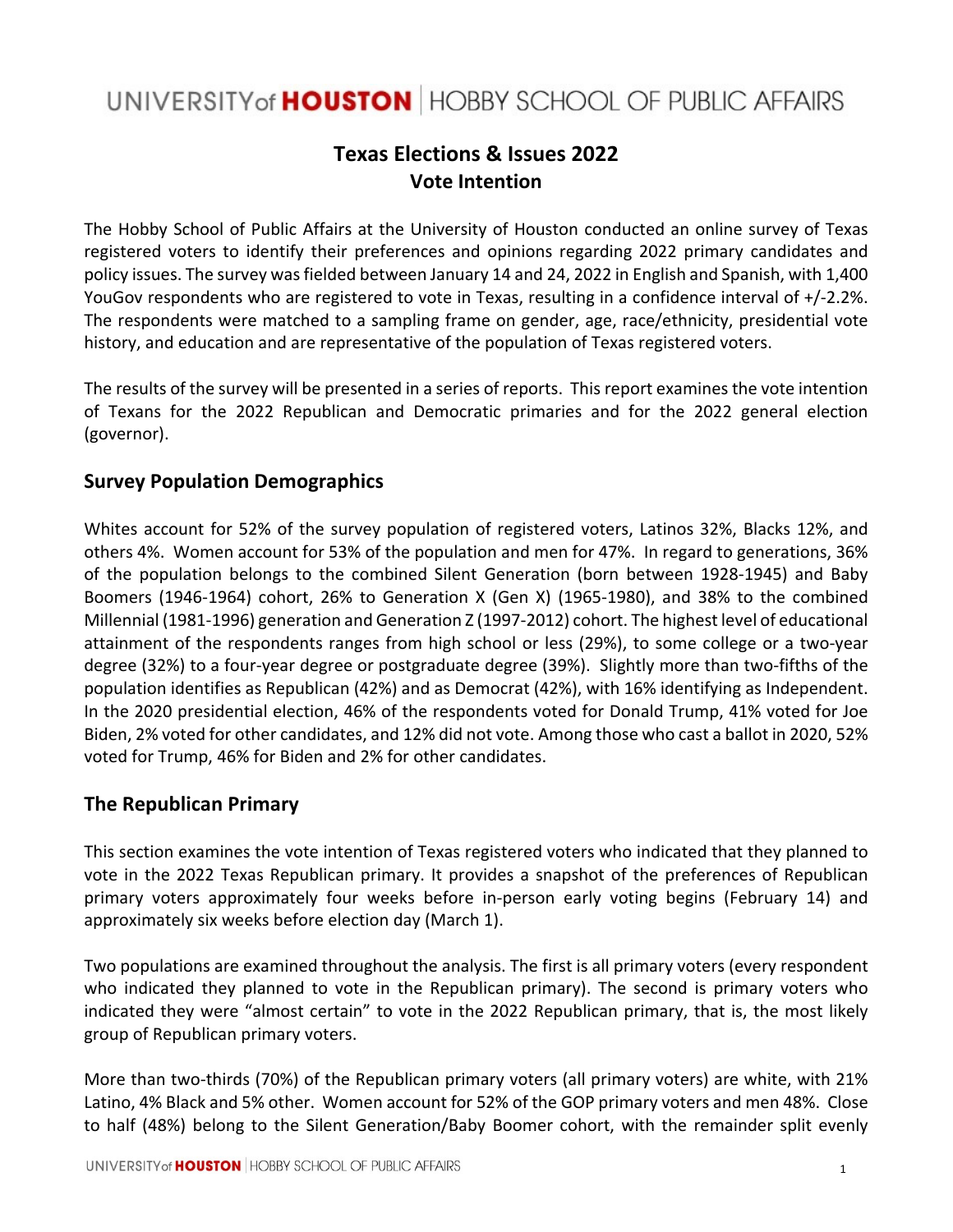between Generation X (26%) and the Millennial/Generation Z cohort (26%). Nine out of ten (90%) of these GOP primary voters identify as Republican, 8% as Independent and 2% as Democrat.

#### **Gubernatorial Primary**

Table 1 provides the vote intention for all primary voters and almost certain primary voters for the 2022 Republican gubernatorial primary. The eight candidates on the primary ballot are Greg Abbott, Allen B. West, Don Huffines, Rick Perry (someone with the same name as the former governor), Chad Prather, Danny Harrison, Kandy Kaye Horn, and Paul Belew.

| <b>Candidates</b> | <b>All Primary Voters (%)</b> | <b>Almost Certain Primary Voters (%)</b> |
|-------------------|-------------------------------|------------------------------------------|
| Greg Abbott       | 58                            | 62                                       |
| Allen B. West     | 11                            | 14                                       |
| Don Huffines      |                               |                                          |
| <b>Rick Perry</b> | 3                             | 2                                        |
| Chad Prather      | 2                             | 2                                        |
| Danny Harrison    | 1                             |                                          |
| Kandy Kaye Horn   |                               | O                                        |
| Paul Belew        | 0                             | 0                                        |
| Don't Know/Unsure | 17                            | 13                                       |

#### **Table 1: The 2022 Republican Gubernatorial Primary**

Almost three‐fifths (58%) of all primary voters indicated they intend to vote for Abbott, followed by 11% for West, 7% for Huffines, 3% for Perry, 2% for Prather and either 1% or 0% for the remaining three candidates. Almost one in five (17%) remained undecided.

Among the most likely (almost certain) GOP primary voters, Abbott's vote intention risesto 62% (up 4%), followed by West with 14% (up 3%), Huffines with 7%, and the remaining candidates with between 2% and 0%. A little more than one out of ten (13%) of these voters remained undecided.

These results suggest at the present time Abbott is very well‐positioned to win the Republican Party primary in the first round, with potentially more than two‐thirds of the vote. In a separate question, 82% of all Republican primary voters and 86% of almost certain Republican primary voters indicated they would consider voting for Abbott in the Republican Primary compared to only 13% and 11% respectively who indicated they would never consider voting for Abbott (the remaining 5% and 3% respectively indicated they didn't know enough about Abbott to have a position either way).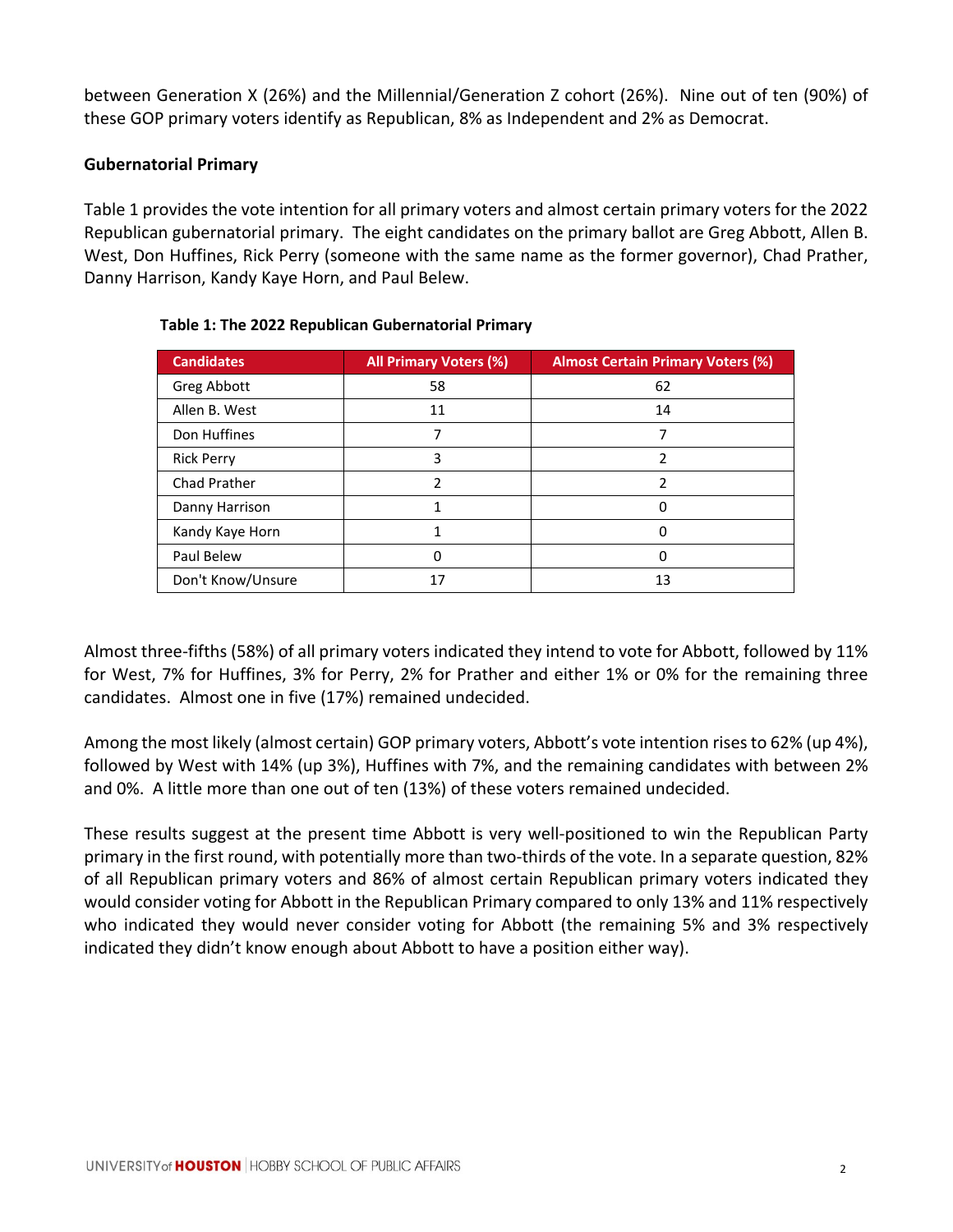#### **Lieutenant Governor Primary**

Table 2 provides the vote intention for all primary voters and almost certain primary voters for the 2022 Republican lieutenant governor primary. The six candidates on the ballot are Dan Patrick, Daniel Miller, Aaron Sorrells, Zach Vance, Todd M. Bullis, and Tracye Bradford.

| <b>Candidates</b>      | <b>All Primary Voters (%)</b> | <b>Almost Certain Primary Voters (%)</b> |
|------------------------|-------------------------------|------------------------------------------|
| Dan Patrick            | 52                            | 61                                       |
| Daniel Miller          | 4                             |                                          |
| Aaron Sorrells         | 3                             |                                          |
| Zach Vance             |                               |                                          |
| Todd M. Bullis         |                               |                                          |
| <b>Trayce Bradford</b> |                               |                                          |
| Don't Know/Unsure      | 36                            |                                          |

**Table 2: The 2022 Republican Lieutenant Governor Primary**

Among all primary voters, Patrick's vote intention is 52% followed by Miller (4%) and Sorrells (3%), with the remaining candidates at 2% or 1%, and 36% undecided.

Among the most likely (almost certain) GOP primary voters, Patrick's vote intention rises to 61% (up 9%), with his next closest rival (Miller) at 4%, and all of the other candidates at 1% (with 31% undecided).

These results suggest at the present time Patrick is a virtual lock to win the Republican primary in the first round, with potentially more than four-fifths of the vote.

#### **Attorney General Primary**

Table 3 provides the vote intention for all primary voters and almost certain primary voters for the 2022 Republican attorney general primary. The four candidates on the ballot are Ken Paxton, George P. Bush, Louie Gohmert, and Eva Guzman.

| <b>Candidates</b> | <b>All Primary Voters (%)</b> | <b>Almost Certain Primary Voters (%)</b> |
|-------------------|-------------------------------|------------------------------------------|
| Ken Paxton        | 39                            | 44                                       |
| Louie Gohmert     | 13                            | 15                                       |
| George P. Bush    | 16                            | 13                                       |
| Eva Guzman        | 8                             |                                          |
| Don't Know/Unsure | 24                            |                                          |

| Table 3: The 2022 Republican Attorney General Primary |  |
|-------------------------------------------------------|--|
|-------------------------------------------------------|--|

Almost two‐fifths (39%) of all primary voters indicated they intend to vote for Paxton, followed by Bush (16%), Gohmert (13%) and Guzman (8%), with one in four (24%) undecided.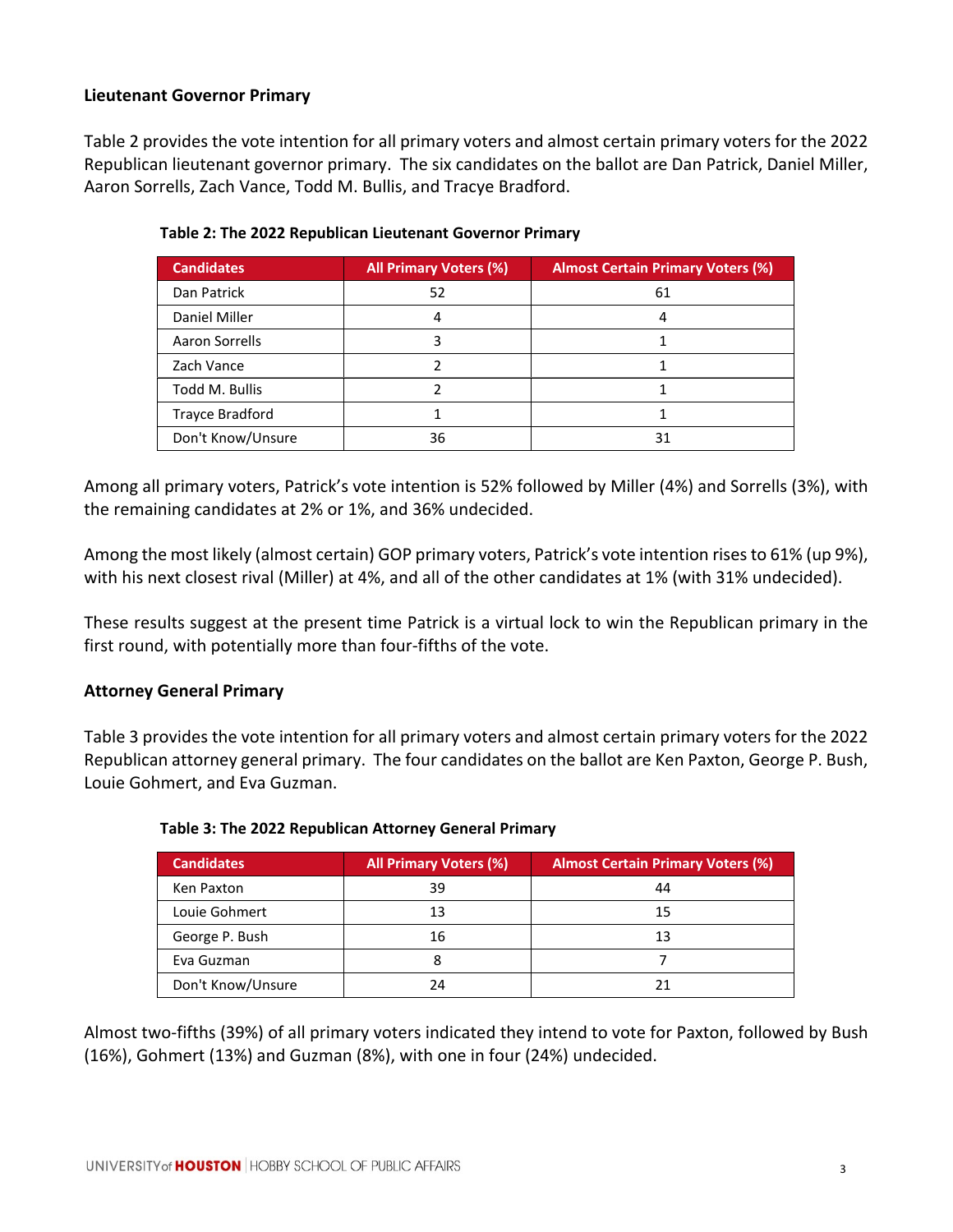Among the most likely (almost certain) GOP primary voters, Paxton's vote intention rises to 44% (up 5%) and Gohmert's rises to 15% (up 2%), while Bush's falls to 13% (down 3%) and Guzman's falls to 7% (down 1%), with one in five (21%) undecided.

These results suggest that, at least at the present time, Paxton is positioned to surpass the 50% threshold needed to avoid a May 24 runoff. In a separate question, 64% of all Republican primary voters and 71% of almost certain Republican primary voters indicated they would consider voting for Paxton, compared to only 14% and 11% respectively who indicated they would never consider voting for Paxton (the remaining 22% and 18% respectively indicated they did not know enough about Paxton to have a position either way). As a point of comparison, 40% and 37% of all and almost certain primary voters indicated they would consider voting for Bush, proportions that were not all that different from the proportion who indicated they would never consider voting for Bush (32% and 37%, respectively). These latter proportions underscore the notably greater antipathy (would never consider voting for) towards Bush among GOP primary voters (all, almost certain) compared to Paxton (14%, 11%), Gohmert (12%, 10%), and Guzman (15%, 16%).

#### **Comptroller Primary**

Table 4 provides the vote intention for all primary voters and almost certain primary voters for the 2022 Republican comptroller primary. The two candidates on the ballot are Glenn Hegar and Mark V. Goloby.

| <b>Candidates</b> | <b>All Primary Voters (%)</b> | <b>Almost Certain Primary Voters (%)</b> |
|-------------------|-------------------------------|------------------------------------------|
| Glenn Hegar       | 28                            | 34                                       |
| Mark V. Goloby    |                               |                                          |
| Don't Know/Unsure | 64                            |                                          |

#### **Table 4: The 2022 Republican Comptroller Primary**

While more than three-fifths of all primary voters (64%) and almost certain primary voters (61%) are undecided, among those with a preference, Hegar's vote intention is between three (28% vs. 8%) and six (35% vs. 5%) times greater than that of Goloby among all and almost certain GOP primary voters respectively. The results suggest that Hegar is well‐positioned to win by a large margin on March 1.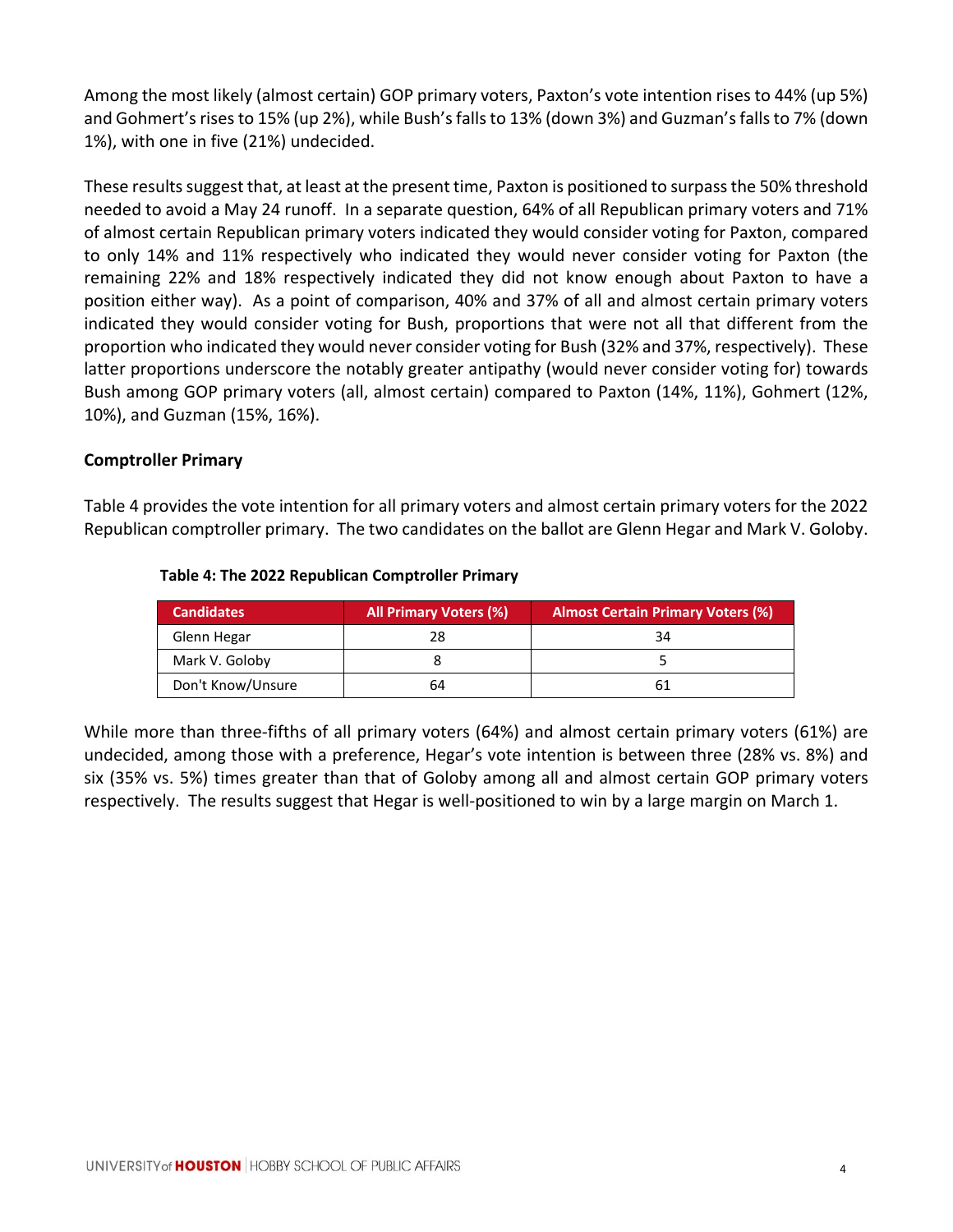#### **General Land Commissioner Primary**

Table 5 provides the vote intention for all primary voters and almost certain primary voters for the 2022 Republican general land commissioner primary. The eight candidates on the ballot in this open race (the only statewide executive contest where the incumbent is not running for re‐election) are Dawn Buckingham, Jon Spiers, Victor Avila, Weston Martinez, Rufus Lopez, Tim Westley, Don W. Minton, and Ben Armenta.

| <b>Candidates</b>      | <b>All Primary Voters (%)</b> | <b>Almost Certain Primary Voters (%)</b> |
|------------------------|-------------------------------|------------------------------------------|
| Dawn Buckingham        | 4                             | 5                                        |
| Jon Spiers             | 3                             | 3                                        |
| Victor Avila           | 4                             |                                          |
| <b>Weston Martinez</b> | 3                             |                                          |
| Rufus Lopez            | 3                             |                                          |
| Tim Westley            | 2                             |                                          |
| Don W. Minton          |                               |                                          |
| Ben Armenta            | 0                             |                                          |
| Don't Know/Unsure      | 80                            | 84                                       |

#### **Table 5: The 2022 Republican General Land Commissioner Primary**

Four‐fifths of all primary voters (80%) and almost certain primary voters (84%) were still unsure about how they would vote in this race as of the second half of January. Among the eight candidates none had a vote intention that surpassed 5% among either all primary voters or almost certain primary voters. These results suggest that this race is all but guaranteed to go to a May 24 runoff.

#### **Agriculture Commissioner Primary**

Table 6 provides the vote intention for all primary voters and almost certain primary voters for the 2022 Republican agriculture commissioner primary. The three candidates on the ballot are: Sid Miller, James White, and Carey A. Counsil.

| <b>Candidates</b> | <b>All Primary Voters (%)</b> | <b>Almost Certain Primary Voters (%)</b> |
|-------------------|-------------------------------|------------------------------------------|
| Sid Miller        | 34                            |                                          |
| James White       |                               |                                          |
| Carey A. Counsil  |                               |                                          |
| Don't Know/Unsure | 55                            | 53                                       |

#### **Table 6: The 2022 Republican Agriculture Commissioner Primary**

Among all primary voters Miller's vote intention is 34%, almost five times that of White (7%) and more than eight times that of Counsil (4%). More than one-half (55%) of all primary voters remained undecided however.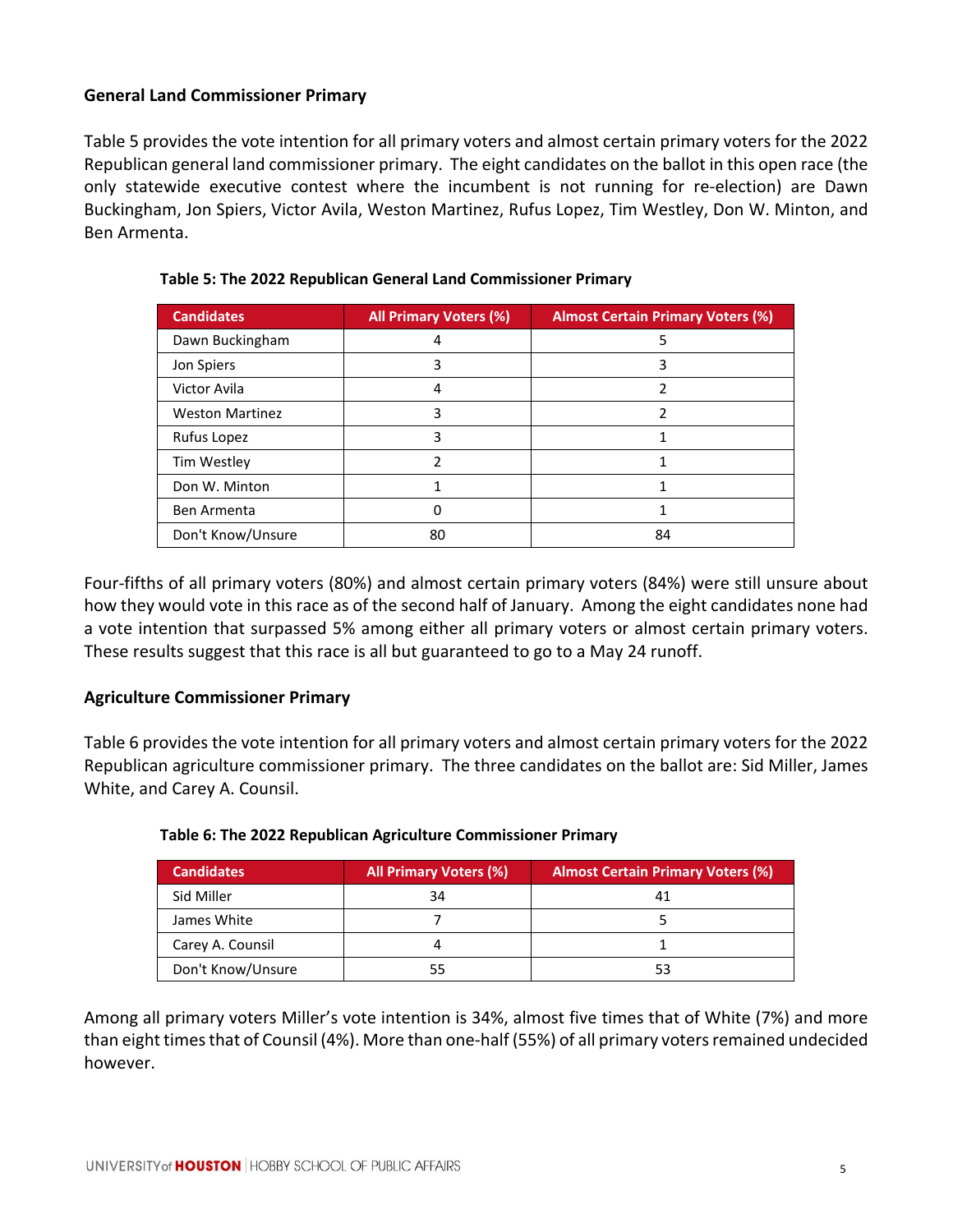Among the all but certain primary voters Miller's vote intention rises to 41% (up 7%) while White's falls to 5% (down 2%) and Counsil's falls to 1% (down 3%). Once again, more than half (53%) of the almost certain primary voters remained undecided.

While a large proportion of GOP primary voters remained undecided in this race, these data suggest, at least at the present time, that Miller is well‐positioned to win the primary outright in the first round on March 1, most likely by a very large margin.

#### **Railroad Commissioner Primary**

Table 7 provides the vote intention for all primary voters and almost certain primary voters for the 2022 Republican railroad commissioner primary. The five candidates on the ballot are Wayne Christian, Sarah Stogner, Marvin "Sarge" Summers, Tom Slocum Jr., and Dawayne Tipton.

| <b>Candidates</b>      | <b>All Primary Voters (%)</b> | <b>Almost Certain Primary Voters (%)</b> |
|------------------------|-------------------------------|------------------------------------------|
| Wayne Christian        | g                             | 10                                       |
| Sarah Stogner          |                               |                                          |
| Marvin "Sarge" Summers |                               |                                          |
| Tom Slocum Jr.         |                               |                                          |
| Dawayne Tipton         |                               |                                          |
| Don't Know/Unsure      | 74                            | 76                                       |

**Table 7: The 2022 Republican Railroad Commissioner Primary**

Three‐quarters of all primary voters (74%) and almost certain primary voters (76%) were still uncertain about how they would vote in this race. Among the quarter that did express a vote intention, Christian enjoyed more support than any other candidates, albeit at very low levels of 9% (all primary voters) and 10% (almost certain primary voters).

Along with the land commissioner primary, the railroad commissioner primary is the other statewide GOP primary contest that is extremely likely to go to a May 24 runoff.

#### **The Democratic Primary**

This section examines the vote intention of Texas registered voters who indicated that they planned to vote in the 2022 Texas Democratic primary. It provides a snapshot of the preferences of Democratic primary voters approximately four weeks before in-person early voting begins (February 14) and approximately six weeks before election day (March 1).

Two populations are examined throughout the analysis. The first is all primary voters (every respondent who indicated they planned to vote in the Democratic primary). The second is primary voters who indicated they were "almost certain" to vote in the 2022 Democratic primary, that is, the most likely group of Democratic primary voters.

Almost two‐fifths (39%) of the Democratic primary voters are Latino, followed by whites (37%), Blacks (20%) and others(4%). Women account for 55% of the Democratic primary voters and men 45%. A little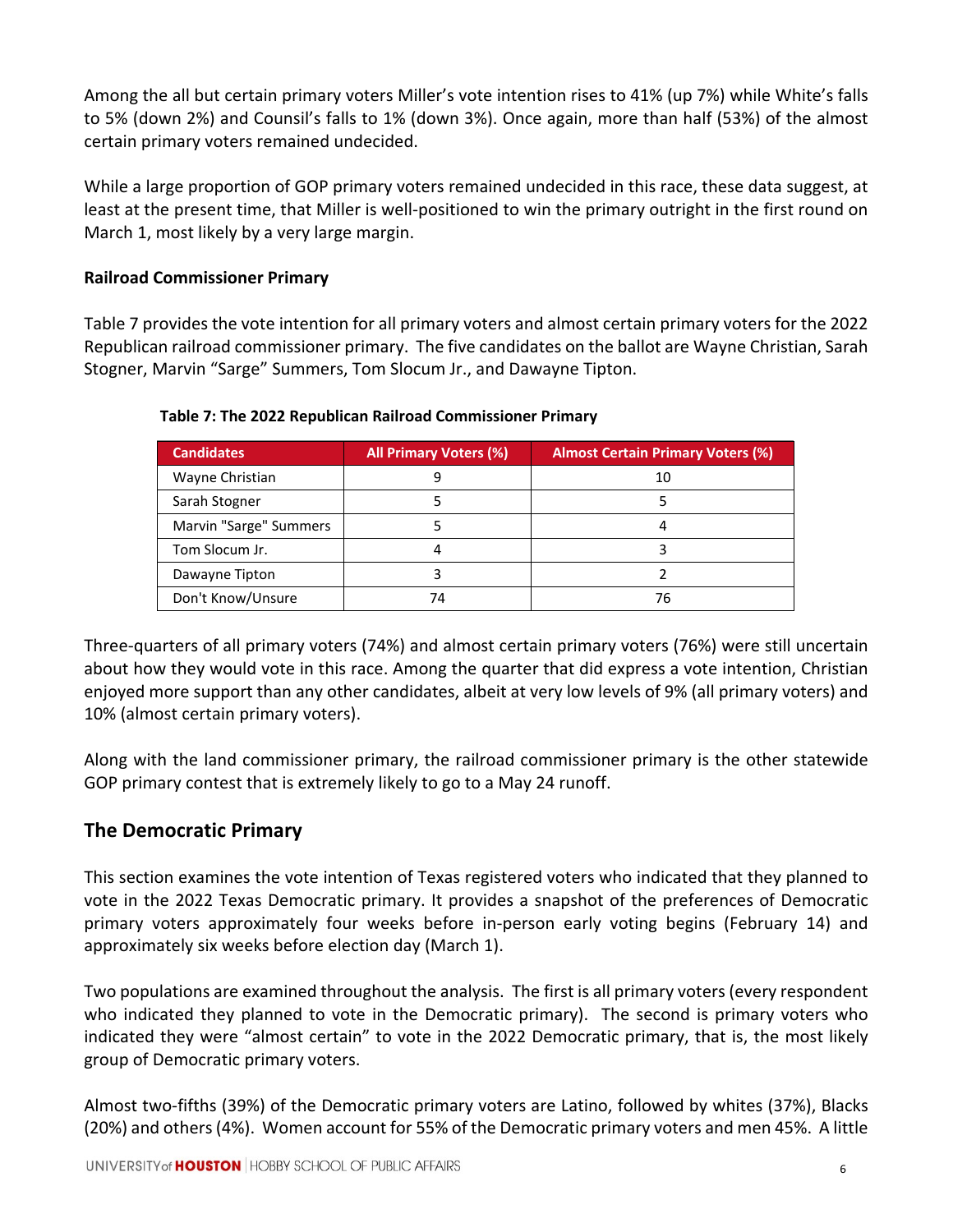more than two‐fifths (43%) belong to the Millennial/Generation Z cohort, 25% to Generation X, and 32% belong to the Silent Generation/Baby Boomer cohort. More than nine out of ten (94%) of these Democratic primary voters identify as Democrat, 4% as Independent and 2% as Republican.

With the exception of the gubernatorial primary, a majority of Democratic primary voters (both all primary voters and almost certain primary voters) were unsure about for whom they would vote in the other statewide Democratic primaries, with undecided levels consistently in the range of 57% to 67%. This reflects the relative lack of familiarity among Democratic primary voters with all of their statewide candidates other than Beto O'Rourke.

While much could change between now and March 1, all indications are that the Democratic primaries for lieutenant governor, attorney general, general land commissioner, and railroad commissioner are on track to go to a May 24 runoff between the top two candidates from the first round. The same is quite possibly true for the comptroller race as well. Unlike the case for the Republican Party, there is no Democratic Party railroad commissioner primary, since Luke Warford was the only Democrat who filed.

#### **Gubernatorial Primary**

Table 8 provides the vote intention for all primary voters and almost certain primary voters for the 2022 Democratic gubernatorial primary. The five candidates on the primary ballot are Beto O'Rourke, Michael Cooper, Joy Diaz, Inocencio "Inno" Barrientez, and Rich Wakeland.

| <b>Candidates</b>           | <b>All Primary Voters (%)</b> | <b>Almost Certain Primary Voters (%)</b> |
|-----------------------------|-------------------------------|------------------------------------------|
| Beto O'Rourke               | 73                            | 82                                       |
| Michael Cooper              |                               |                                          |
| Joy Diaz                    |                               |                                          |
| Inocencio "Inno" Barrientez |                               |                                          |
| Rich Wakeland               |                               |                                          |
| Don't Know/Unsure           | 16                            |                                          |

#### **Table 8: The 2022 Democratic Gubernatorial Primary**

O'Rourke's vote intention was 73% among all primary voters and 82% among almost certain primary voters, with all of the other candidates' vote intention ranging from 0% to 4%, and with 16% (all primary voters) and 12% (almost certain primary voters) undecided.

The results suggest, at least at the present time, that O'Rourke is on track to win more than four‐fifths of the primary vote on March 1. This result is unsurprising, especially as O'Rourke is the most popular Democrat in Texas, with 60% of Texas Democrats having a very favorable view of him and 27% a somewhat favorable view, compared to only 8% who have an unfavorable view (5% somewhat unfavorable and 3% very unfavorable).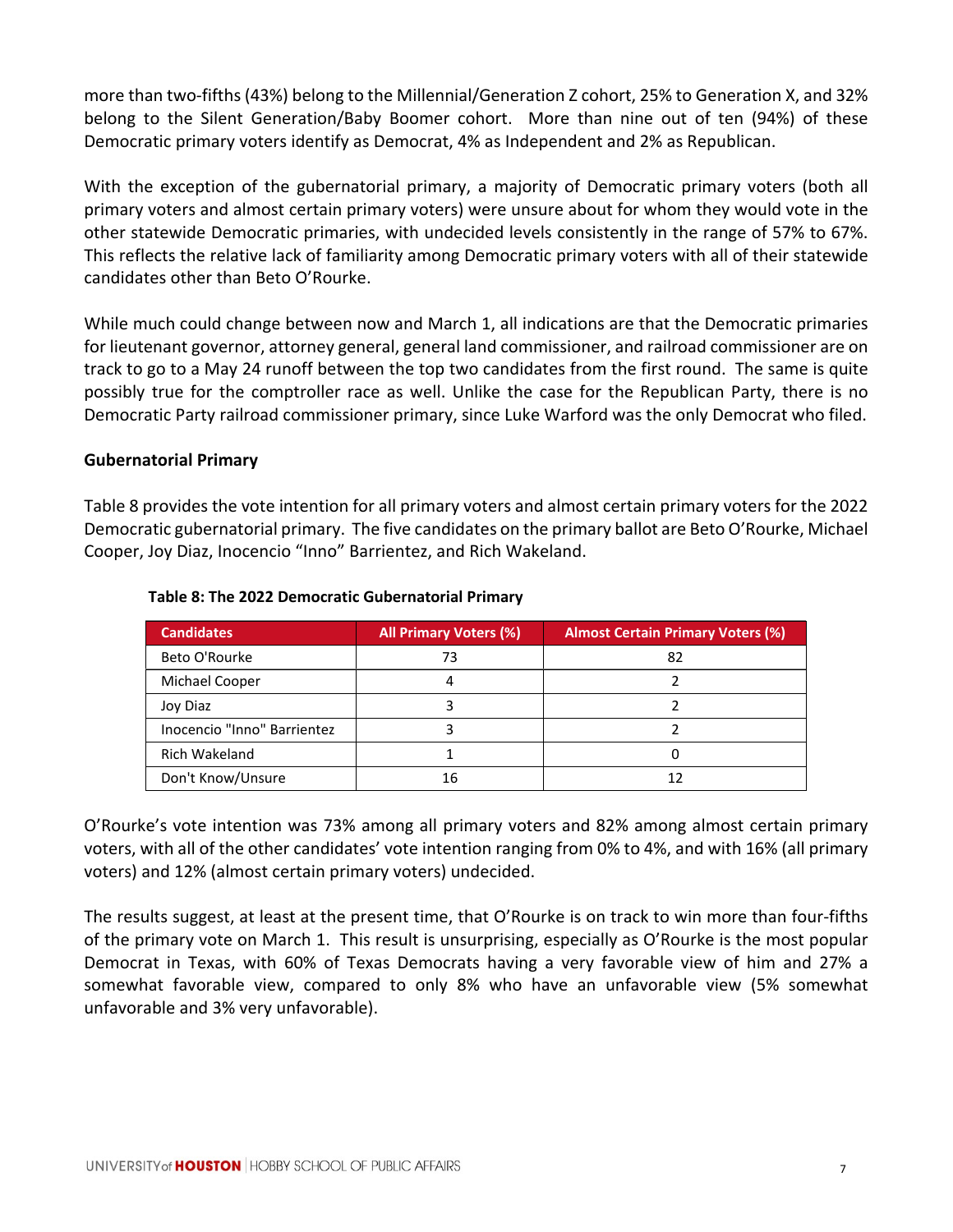#### **Lieutenant Governor Primary**

Table 9 provides the vote intention for all primary voters and almost certain primary voters for the 2022 Democratic lieutenant governor primary. The three candidates on the primary ballot are Mike Collier, Carla Brailey, and Michelle Beckley.

| <b>Candidates</b> | <b>All Primary Voters (%)</b> | <b>Almost Certain Primary Voters (%)</b> |
|-------------------|-------------------------------|------------------------------------------|
| Mike Collier      | 21                            | 24                                       |
| Carla Brailey     | 10                            | 10                                       |
| Michelle Beckley  | 10                            |                                          |
| Don't Know/Unsure | 59                            | 58                                       |

#### **Table 9: The 2022 Democratic Lieutenant Governor Primary**

Among all primary voters, Collier's vote intention was 21% followed by both Brailey and Beckley at 10% each. More than half (59%) of these primary voters remained undecided however.

Among almost certain primary voters, Collier's vote intention rose to 24% (up 3%), Brailey's stayed constant at 10% and Beckley's fell to 8% (down 2%). A similar 58% of these primary voters remained undecided.

#### **Attorney General Primary**

Table 10 providesthe vote intention for all primary voters and almost certain primary votersfor the 2022 Democratic attorney general primary. The five candidates on the primary ballot are Rochelle Mercedes Garza, Joe Jaworski, Lee Merritt, S. "T‐Bone" Raynor, and Mike Fields.

| <b>Candidates</b>       | <b>All Primary Voters (%)</b> | <b>Almost Certain Primary Voters (%)</b> |
|-------------------------|-------------------------------|------------------------------------------|
| Rochelle Mercedes Garza | 13                            | 14                                       |
| Joe Jaworski            | 10                            | 12                                       |
| Lee Merritt             |                               |                                          |
| S. "T-Bone" Raynor      | 6                             |                                          |
| Mike Fields             | 6                             |                                          |
| Don't Know/Unsure       |                               | 60                                       |

#### **Table 10: The 2022 Democratic Attorney General Primary**

Among all primary voters, Garza's vote intention was 13%, followed by Jaworski (10%), Merritt (7%), Raynor (6%), and Fields (6%). More than half (57%) of these primary voters remained undecided.

Among almost certain primary voters, Garza's vote intention rose to 14% (up 1%), Jaworski's rose to 12% (up 2%), Merritt's remained at 7%, Raynor's fell to 4% (down 2%) and Fields' fell to 3% (down 3%). Three out of five (60%) of these primary voters however still remained undecided.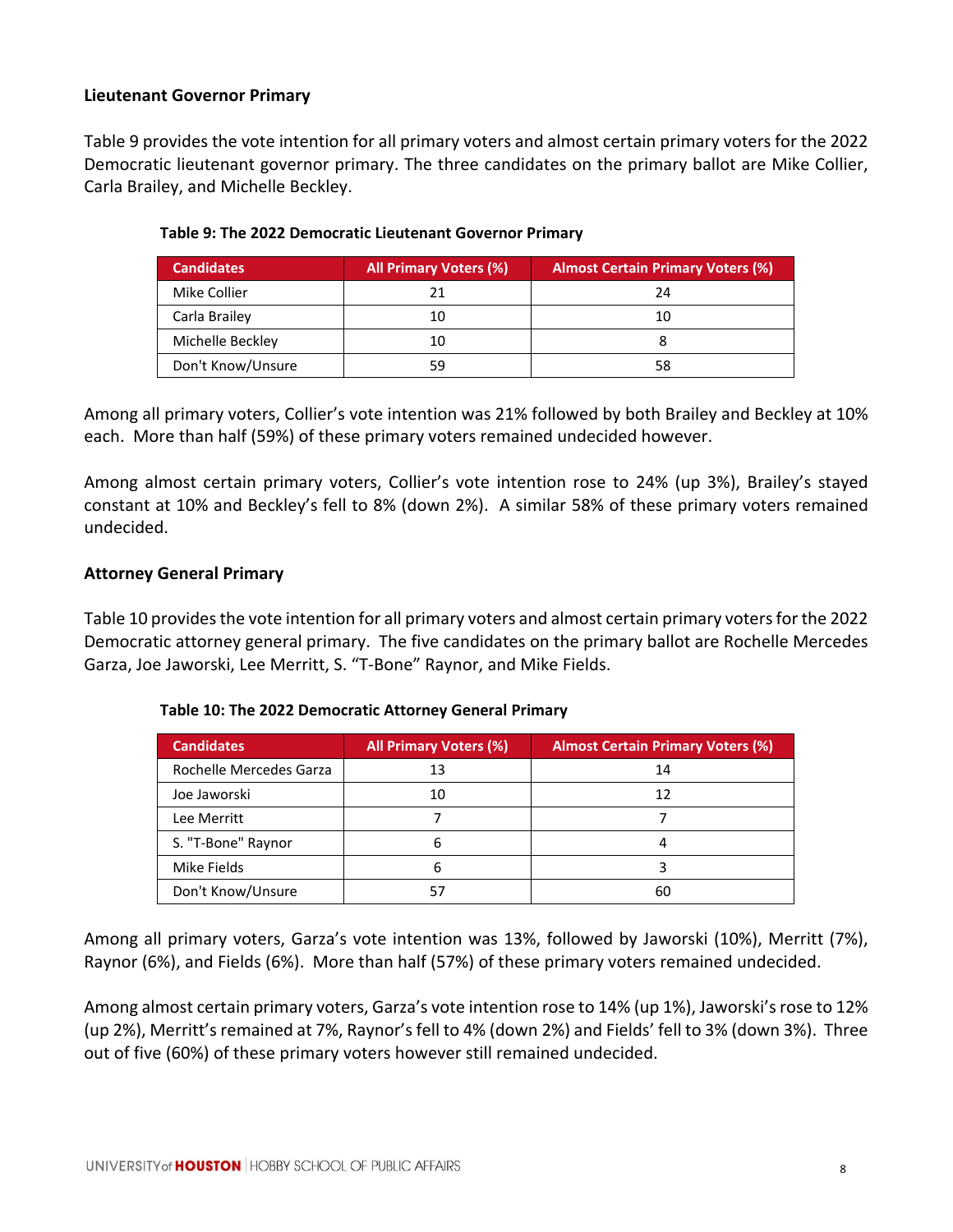#### **Comptroller Primary**

Table 11 provides the vote intention for all primary voters and almost certain primary voters for the 2022 Democratic comptroller primary. The three candidates on the primary ballot are Ángel Luis Vega, Janet T. Dudding, and Tim Mahoney.

| <b>Candidates</b> | <b>All Primary Voters (%)</b> | <b>Almost Certain Primary Voters (%)</b> |
|-------------------|-------------------------------|------------------------------------------|
| Ángel Luis Vega   | 18                            | 18                                       |
| Janet T. Dudding  |                               |                                          |
| Tim Mahoney       | 10                            |                                          |
| Don't Know/Unsure | 61                            | 66                                       |

#### **Table 11: The 2022 Democratic Comptroller Primary**

Among all primary voters, Vega's vote intention was 18%, followed by Dudding (11%) and Mahoney (10%). More than three‐fifths (61%) of these primary voters remained undecided.

Among almost certain primary voters, Vega's vote intention was 18%, followed by Dudding (10%) and Mahoney (6%). Almost two‐thirds (66%) of these primary voters remained undecided.

#### **General Land Commissioner Primary**

Table 12 provides the vote intention for all primary voters and almost certain primary voters for the 2022 Democratic general land commissioner primary. The four candidates on the primary ballot are Sandragrace Martinez, Michael Lange, Jay Kleberg, and Jinny Suh.

| <b>Candidates</b>    | <b>All Primary Voters (%)</b> | <b>Almost Certain Primary Voters (%)</b> |  |
|----------------------|-------------------------------|------------------------------------------|--|
| Sandragrace Martinez |                               | 18                                       |  |
| Michael Lange        | 8                             |                                          |  |
| Jay Kleberg          |                               |                                          |  |
| Jinny Suh            | 4                             |                                          |  |
| Don't Know/Unsure    | 64                            |                                          |  |

#### **Table 12: The 2022 Democratic General Land Commissioner Primary**

Among all primary voters, Martinez's vote intention was 17%, followed by Lange (8%), Kleberg (7%), and Suh (4%). More than three‐fifths (64%) of these primary voters remained undecided.

Among almost certain primary voters, Martinez's vote intention was 18%, followed by Lange (6%), Kleberg (5%), and Suh (4%). Two‐thirds (67%) of these primary voters remained undecided.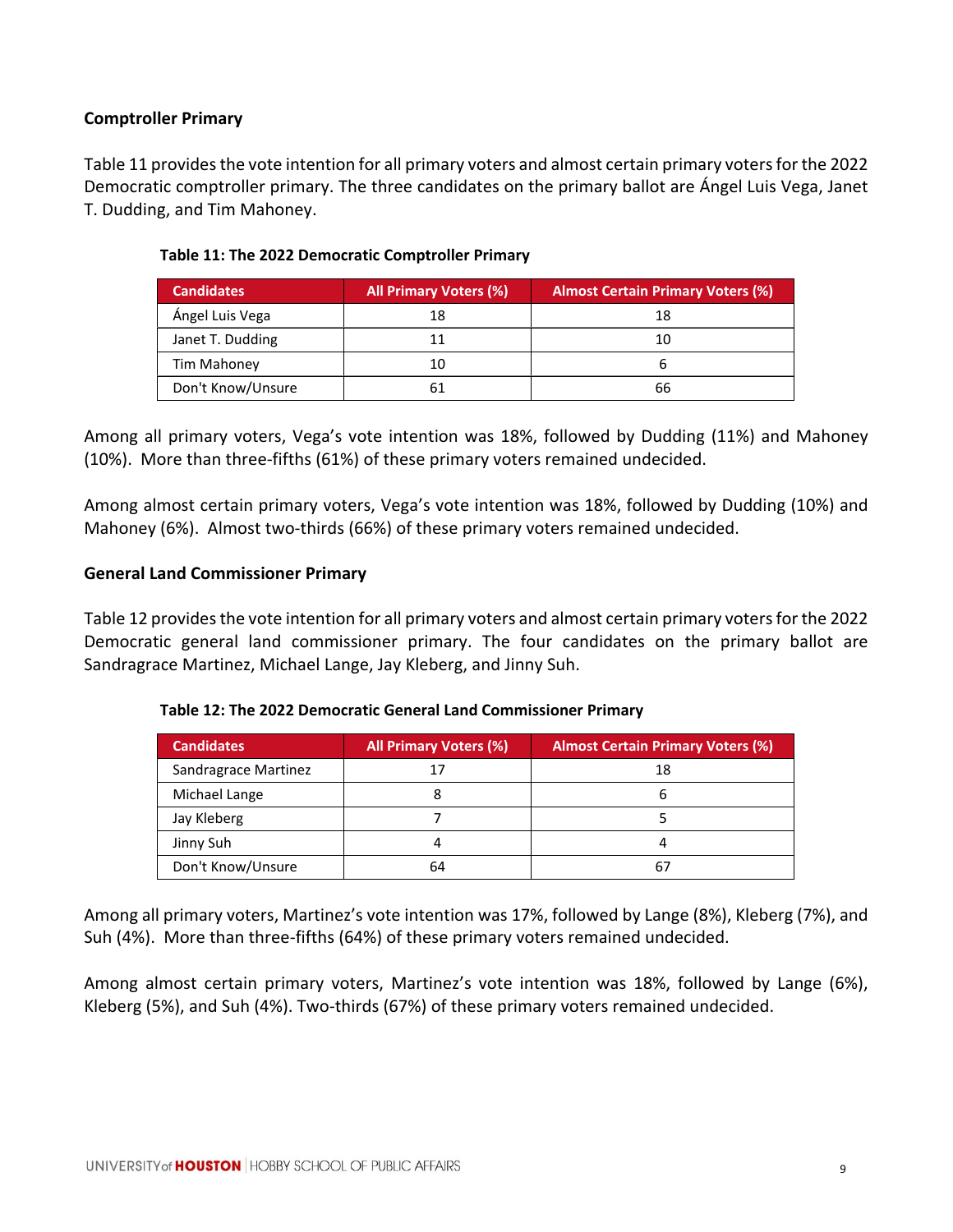#### **Agriculture Commissioner Primary**

Table 13 provides the vote intention for all primary voters and almost certain primary voters for the 2022 Democratic agriculture commissioner primary. The two candidates on the primary ballot are Susan Hays and Ed Ireson.

| <b>Candidates</b> | <b>All Primary Voters (%)</b> | <b>Almost Certain Primary Voters (%)</b> |  |
|-------------------|-------------------------------|------------------------------------------|--|
| Susan Hays        |                               | 28                                       |  |
| Ed Ireson         | 10                            |                                          |  |
| Don't Know/Unsure | 63                            |                                          |  |

| Table 13: The 2022 Democratic Agriculture Commissioner Primary |  |
|----------------------------------------------------------------|--|
|----------------------------------------------------------------|--|

Among all primary voters, Hays' vote intention was 27% and Ireson's was 10%. More than three‐fifths (63%) of these primary voters remained undecided.

Among almost certain primary voters, Hays' vote intention was 28% and Ireson's was 5%. Two‐thirds (67%) of these primary voters remained undecided.

#### **The November 2022 Gubernatorial Election**

Figure 1 provides the vote intention of those registered voters who indicated that they are likely to vote in the November 2022 gubernatorial election. The four candidates expected to be on the November ballot are Greg Abbott (Republican Party), Beto O'Rourke (Democratic Party), Mark Jay Tippetts (Libertarian Party), and Delilah Barrios (Green Party).

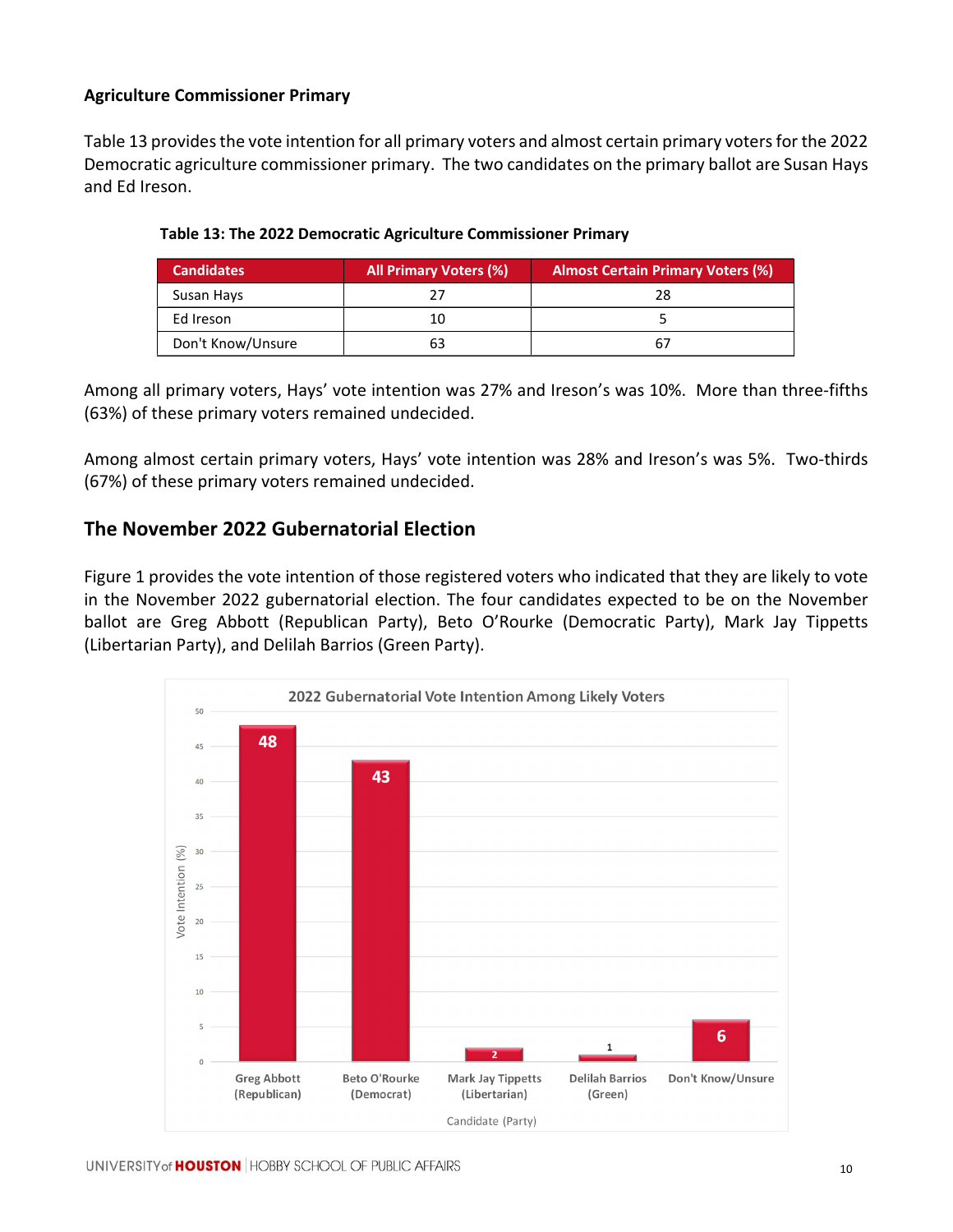Abbott's vote intention was 48% while O'Rourke's was 43%. Tippetts received the support of 2% of the likely voters and Barrios the support of 1%. A relatively small proportion of voters (6%) indicated that they remained undecided.

Table 14 provides the 2022 gubernatorial vote intention broken down by the ethnic/racial self‐ identification of the likely voter. More than half of white voters (57%) intend to vote for Abbott compared to 34% for O'Rourke, with 6% undecided, and 2% and 1% intending to vote for Tippetts and Barrios, respectively. Slightly more than half of Latino voters (51%) intend to vote for O'Rourke compared to 39% for Abbott, with 6% undecided, and 3% and 1% intending to vote for Barrios and Tippetts respectively. More than three‐quarters (77%) of Black voters intend to vote for O'Rourke compared to 13% for Abbott, with 8% undecided and 1% intending to vote for both Barrios and for Tippetts.

| Table 14: Ethnicity/Race and 2022 Gubernatorial Vote Intention (%) |
|--------------------------------------------------------------------|
|--------------------------------------------------------------------|

| <b>Candidates</b>               | <b>Total Population</b> | <b>Whites</b> | Latinos | <b>Blacks</b> |
|---------------------------------|-------------------------|---------------|---------|---------------|
| Greg Abbott (Republican)        | 48                      | 57            | 39      |               |
| Beto O'Rourke (Democrat)        | 43                      | 34            | 51      |               |
| Mark Jay Tippetts (Libertarian) |                         |               |         |               |
| Delilah Barrios (Green)         |                         |               |         |               |
| Don't Know/Unsure               |                         |               |         |               |

Table 15 provides the 2022 gubernatorial vote intention broken down by the gender of the likely voter. O'Rourke (46%) enjoys a narrow advantage over Abbott (44%) among women while Abbott (51%) enjoys a more substantial advantage over O'Rourke (40%) among men. Slightly more women (8%) are undecided than men (5%).

| <b>Candidates</b>               | <b>Total Population</b> | <b>Women</b> | <b>Men</b> |
|---------------------------------|-------------------------|--------------|------------|
| Greg Abbott (Republican)        |                         | 44           | 51         |
| Beto O'Rourke (Democrat)        |                         | 46           |            |
| Mark Jay Tippetts (Libertarian) |                         |              |            |
| Delilah Barrios (Green)         |                         |              |            |
| Don't Know/Unsure               |                         |              |            |

#### **Table 15: Gender and 2022 Gubernatorial Vote Intention (%)**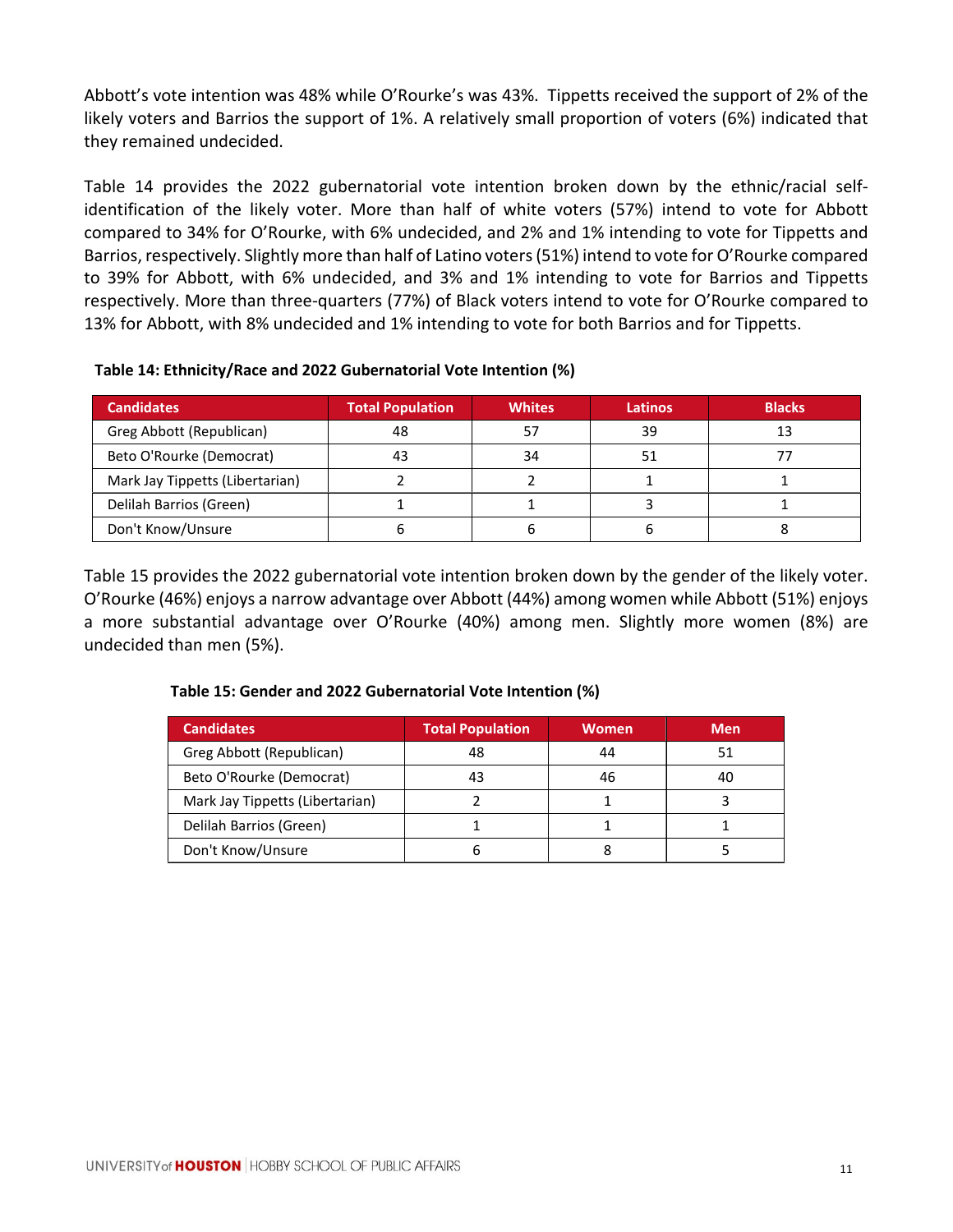Table 16 provides the 2022 gubernatorial vote intention broken down by the generation of the likely voter. Abbott's(55%) vote intention among the Silent Generation/Baby Boomer cohort is notably greater than that of O'Rourke (39%). In contrast, O'Rourke's (50%) vote intention among the Millennial/Generation Z cohort is notably greater than that of Abbott (36%). Abbott's vote intention among Generation X likely voters is 48% compared to 43% for O'Rourke. The table also reveals that the lion's share of Barrios' support comes from younger voters.

| <b>Candidates</b>               | <b>Total Population</b> | <b>Boomers/Silent</b> | Gen-X | <b>Millennials/Gen Z</b> |
|---------------------------------|-------------------------|-----------------------|-------|--------------------------|
| Greg Abbott (Republican)        | 48                      | 55                    | 48    | 36                       |
| Beto O'Rourke (Democrat)        | 43                      | 39                    | 43    | 50                       |
| Mark Jay Tippetts (Libertarian) |                         |                       |       |                          |
| Delilah Barrios (Green)         |                         |                       |       |                          |
| Don't Know/Unsure               |                         |                       |       |                          |

#### **Table 16: Generation and 2022 Gubernatorial Vote Intention (%)**

Table 17 providesthe 2022 gubernatorial vote intention broken down by the highest level of educational attainment of the likely voter. Abbott's vote intention is higher than O'Rourke's among those likely voters whose highest level of educational attainment is high school or less (48% vs. 43%) and some college or a two‐year college degree (51% vs. 38%). O'Rourke's vote intention is higher than Abbott's among those likely voters whose highest level of educational attainment is a four‐year college degree or a postgraduate degree (47% vs. 45%).

#### **Table 17: Education and 2022 Gubernatorial Vote Intention (%)**

| <b>Candidates</b>               | <b>Total Population</b> | <b>High School</b> | Some College/2 Yr Degree | 4 Yr Degree/Post-Grad |
|---------------------------------|-------------------------|--------------------|--------------------------|-----------------------|
| Greg Abbott (Republican)        | 48                      | 48                 |                          | 45                    |
| Beto O'Rourke (Democrat)        | 43                      |                    | 38                       | 47                    |
| Mark Jay Tippetts (Libertarian) |                         |                    |                          |                       |
| Delilah Barrios (Green)         |                         |                    |                          |                       |
| Don't Know/Unsure               |                         |                    |                          |                       |

Table 18 provides the 2022 gubernatorial vote intention broken down by the partisan identification of the likely voters. More than nine out of ten Democrats (91%) intend to vote for O'Rourke compared to one in twenty (5%) for Abbott. Almost nine out of ten Republicans (89%) intend to vote for Abbott compared to 3% for O'Rourke. More than twice as many Independent likely voters intend to vote for Abbott (45%) than O'Rourke (17%), with 7% intending to cast a vote for Tippetts, 3% for Barrios and with more than one‐quarter (28%) still undecided.

#### **Table 18: Partisan ID and 2022 Gubernatorial Vote Intention (%)**

| <b>Candidates</b>               | <b>Total Population</b> | <b>Democrats</b> | <b>Independents</b> | <b>Republicans</b> |
|---------------------------------|-------------------------|------------------|---------------------|--------------------|
| Greg Abbott (Republican)        | 48                      |                  | 45                  | 89                 |
| Beto O'Rourke (Democrat)        | 43                      | 91               | 17                  |                    |
| Mark Jay Tippetts (Libertarian) |                         |                  |                     |                    |
| Delilah Barrios (Green)         |                         |                  |                     |                    |
| Don't Know/Unsure               |                         |                  | 28                  |                    |